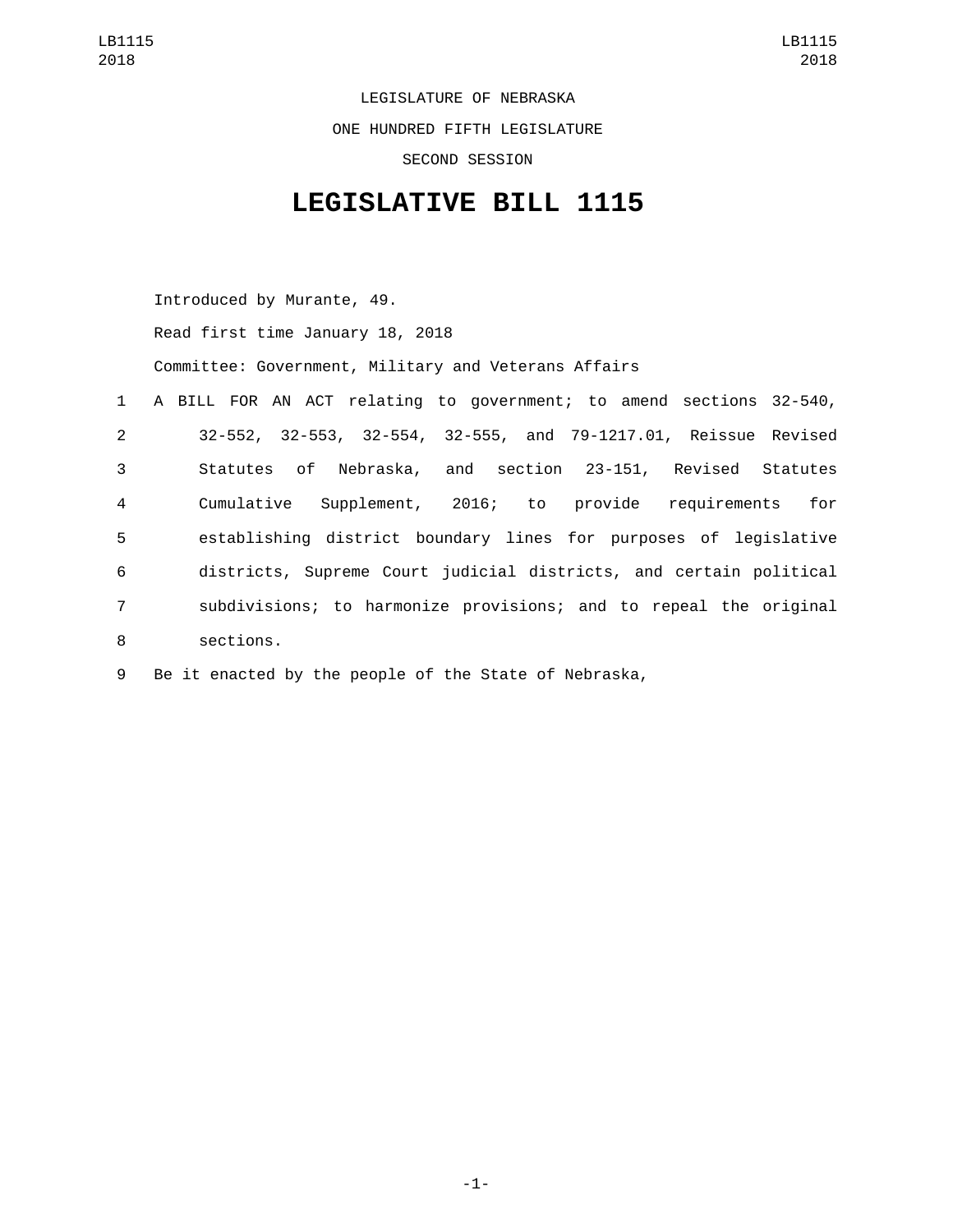| 1              | Section 1. For purposes of effectuating Article III, section 5, of        |
|----------------|---------------------------------------------------------------------------|
| $\overline{2}$ | the Constitution of Nebraska to the greatest extent practical and for     |
| 3              | of providing consistent public policy across political<br>purposes        |
| 4              | subdivisions, the boundaries of the legislative districts, the supreme    |
| 5              | court districts, and districts or similar divisions for election purposes |
| 6              | of political subdivisions shall be established on the basis of the total  |
| $\overline{7}$ | population as determined by the most recent federal decennial census by   |
| 8              | the United States Bureau of the Census less the noncitizen population of  |
| 9              | the state as estimated by the United States Bureau of the Census from the |
| 10             | most recent federal decennial census.                                     |

 Sec. 2. Section 23-151, Revised Statutes Cumulative Supplement, 12 2016, is amended to read:

 23-151 (1) Each county under commissioner organization having not more than four hundred thousand inhabitants as determined by the most recent federal decennial census shall be divided into (a) three districts numbered respectively, one, two, and three, (b) five districts as provided for in sections 23-148 and 23-149 numbered respectively, one, two, three, four, and five, or (c) seven districts as provided for in sections 23-292 to 23-299 numbered respectively, one, two, three, four, five, six, and seven. Each county having more than four hundred thousand inhabitants as determined by the most recent federal decennial census shall be divided into seven districts numbered respectively, one, two, 23 three, four, five, six, and seven.

 (2) Such districts shall consist of two or more voting precincts comprising compact and contiguous territory and embracing a substantially 26 equal division of the population of the county subject to section 1 of 27 this act. District boundary lines shall not be subject to alteration more than once every ten years unless the county has a change in population requiring it to be redistricted pursuant to subdivision (3)(a) of this section or unless there is a vote to change from three to five districts as provided for in sections 23-148 and 23-149.

-2-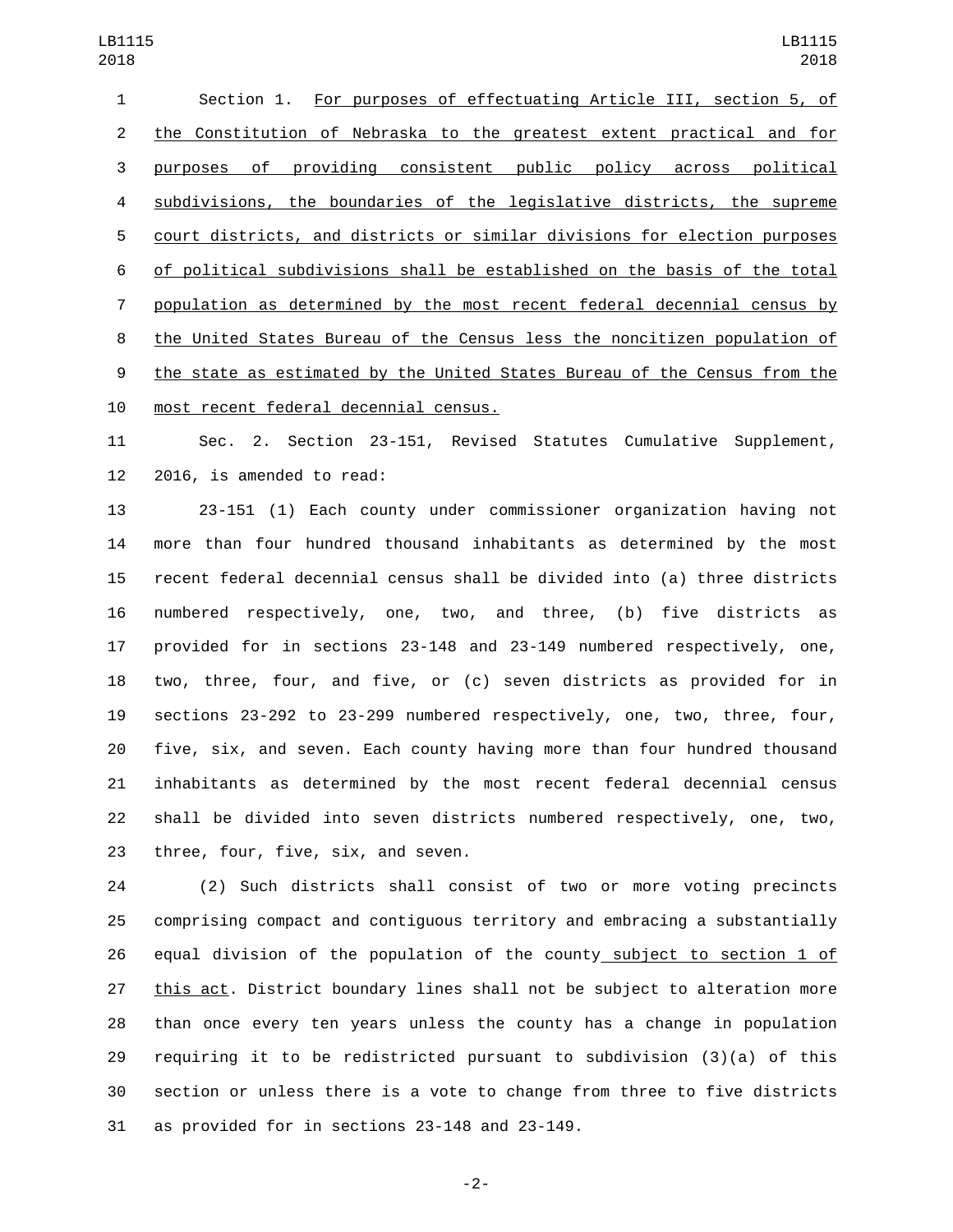(3)(a) The establishment of district boundary lines pursuant to subsection (1) of this section shall be completed within one year after a county attains a population of more than four hundred thousand inhabitants as determined by the most recent federal decennial census. Beginning in 2001 and every ten years thereafter, the district boundary lines of any county having more than four hundred thousand inhabitants as determined by the most recent federal decennial census shall be redrawn, if necessary to maintain substantially equal district populations subject to section 1 of this act, by the date specified in section 32-553.

 (b) The establishment of district boundary lines and any alteration thereof under this subsection shall be done by the county board. If the county board fails to do so by the applicable deadline, district boundaries shall be drawn by the election commissioner within six months after the deadline established for the drawing or redrawing of district boundaries by the county board. If the election commissioner fails to meet such deadline, the remedies established in subsection (3) of section 32-555 shall apply.

 (4) The district boundary lines shall not be changed at any session of the county board unless all of the commissioners are present at such 20 session.

 (5) Commissioners shall be elected as provided in section 32-528. Elections shall be conducted as provided in the Election Act.

 Sec. 3. Section 32-540, Reissue Revised Statutes of Nebraska, is 24 amended to read:

 32-540 (1) Except as otherwise provided in subsection (2) of this section, in each metropolitan utilities district service area, two of the members of the board of directors shall be chosen at large by the registered voters within the district at the time of the statewide primary and statewide general elections held in the even-numbered years, except that at the primary and general elections held in 1978 and every six years thereafter, three members, one of whom shall be known as the

-3-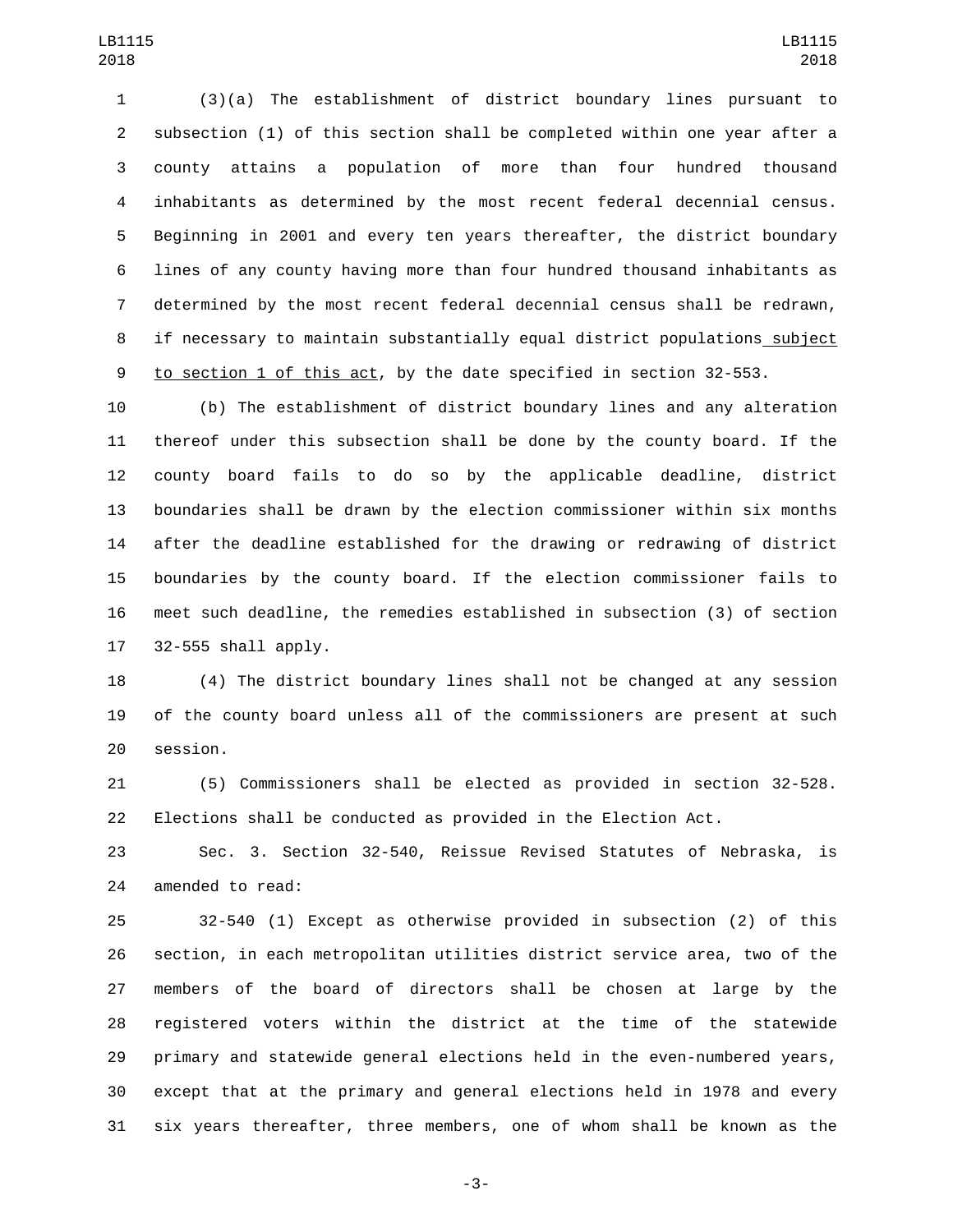outside member, shall be elected at large by the registered voters within 2 the district.

 (2)(a) The board of directors of a metropolitan utilities district may by resolution provide for the division of the territory of the district into seven election subdivisions composed of substantially equal population, subject to section 1 of this act, and compact and contiguous territory and number the subdivisions consecutively. One member of the board of directors shall be elected from each subdivision.

 (b) If the board of directors provides for seven election subdivisions prior to February 1, 2016, the board of directors shall assign each position on the board of directors to represent a numbered election subdivision for the remainder of the term of office for which the member is elected, regardless of whether the member resides in the subdivision, and shall make such assignments so that members representing election subdivisions numbered one and two hold office until the first Tuesday after the first Monday in January 2019 or until their successors are elected and qualified, members representing election subdivisions numbered three, four, and five hold office until the first Tuesday after the first Monday in January 2021 or until their successors are elected and qualified, and members representing election subdivisions six and seven hold office until the first Tuesday after the first Monday in January 2023 or until their successors are elected and qualified.

 (c) A successor who resides in the numbered election subdivision shall be nominated and elected at the statewide primary and general elections held in the calendar year prior to the expiration of the term of the member who represents such numbered election subdivision.

 (d) After each federal decennial census, the board of directors shall create new boundaries for the election subdivisions. In establishing the boundaries of the election subdivisions, the board of directors shall follow county lines wherever practicable, shall provide for the subdivisions to be composed of substantially equal population,

-4-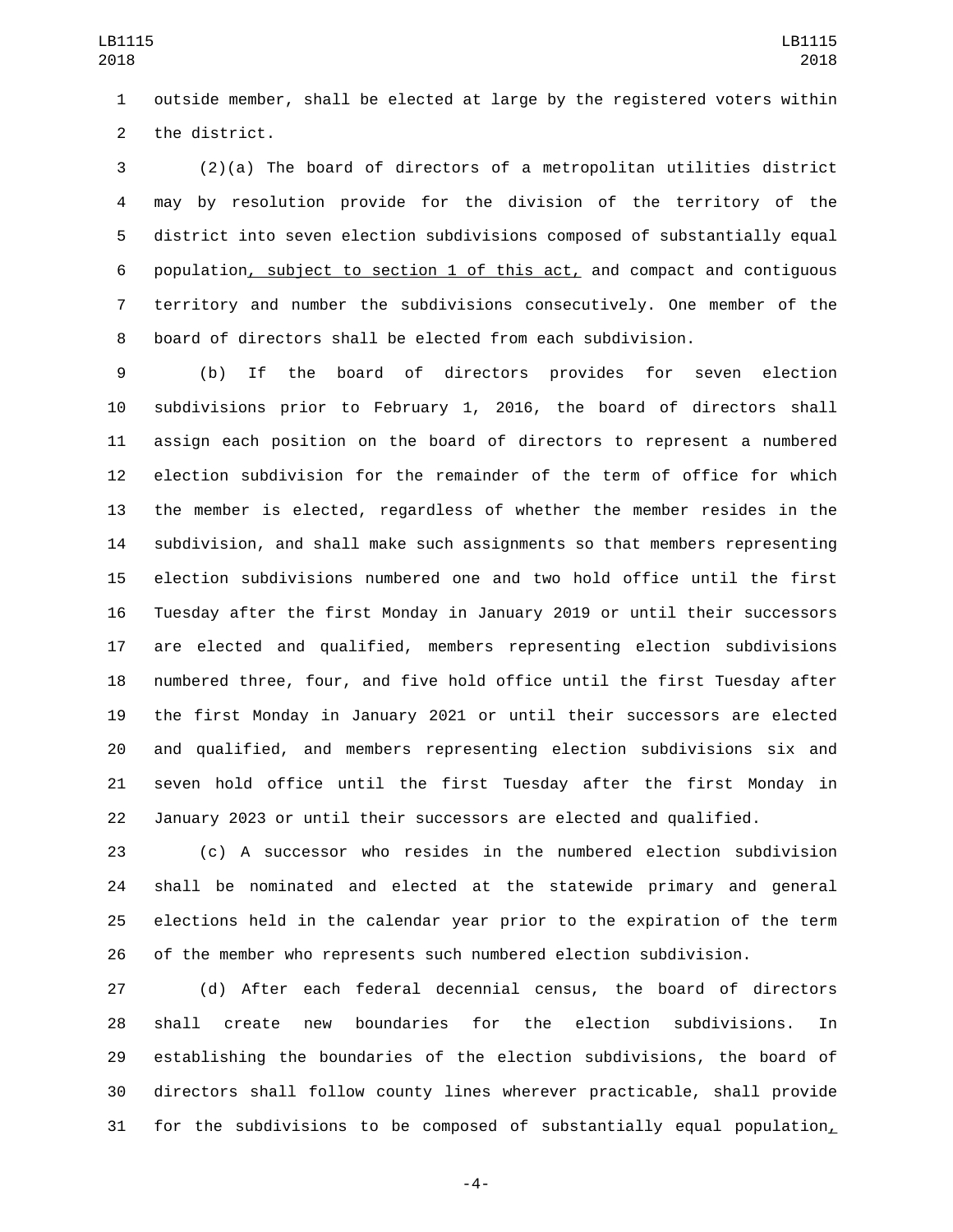1 subject to section 1 of this act, and compact and contiguous territory, and shall, as nearly as possible, follow the precinct lines created by the election commissioner or county clerk after each federal decennial 4 census.

 (3) Nomination and election of all directors shall be by nonpartisan ballot. Except as provided in subsection (2) of this section, members of the board shall hold office for a period of six years from the first Tuesday after the first Monday in January following their election or until their successors are elected and qualified. The directors shall meet the qualifications found in sections 14-2102 and 14-2103.

 Sec. 4. Section 32-552, Reissue Revised Statutes of Nebraska, is 12 amended to read:

 32-552 (1) At least five months prior to an election, the governing board of any political subdivision requesting the adjustment of the boundaries of election districts shall provide written notification to the election commissioner or county clerk of the need and necessity of 17 his or her office to perform such adjustments.

 (2) After the next federal decennial census, the election commissioner of the county in which the greater part of a Class IV school district is situated shall, subject to review by the school board, divide the school district into seven numbered districts, substantially equal in population as determined by the most recent federal decennial census. The election commissioner shall consider the location of schools within the district and their boundaries. The election commissioner shall adjust the boundaries of the election districts, subject to final review and adjustment by the school board, to conform to changes in the territory and population of the school district and also following each federal decennial census. Except when specific procedures are otherwise provided, section 32-553 shall apply to all Class IV school districts.

 (3) For purposes of election of members to the board of education of 31 a Class V school district:

-5-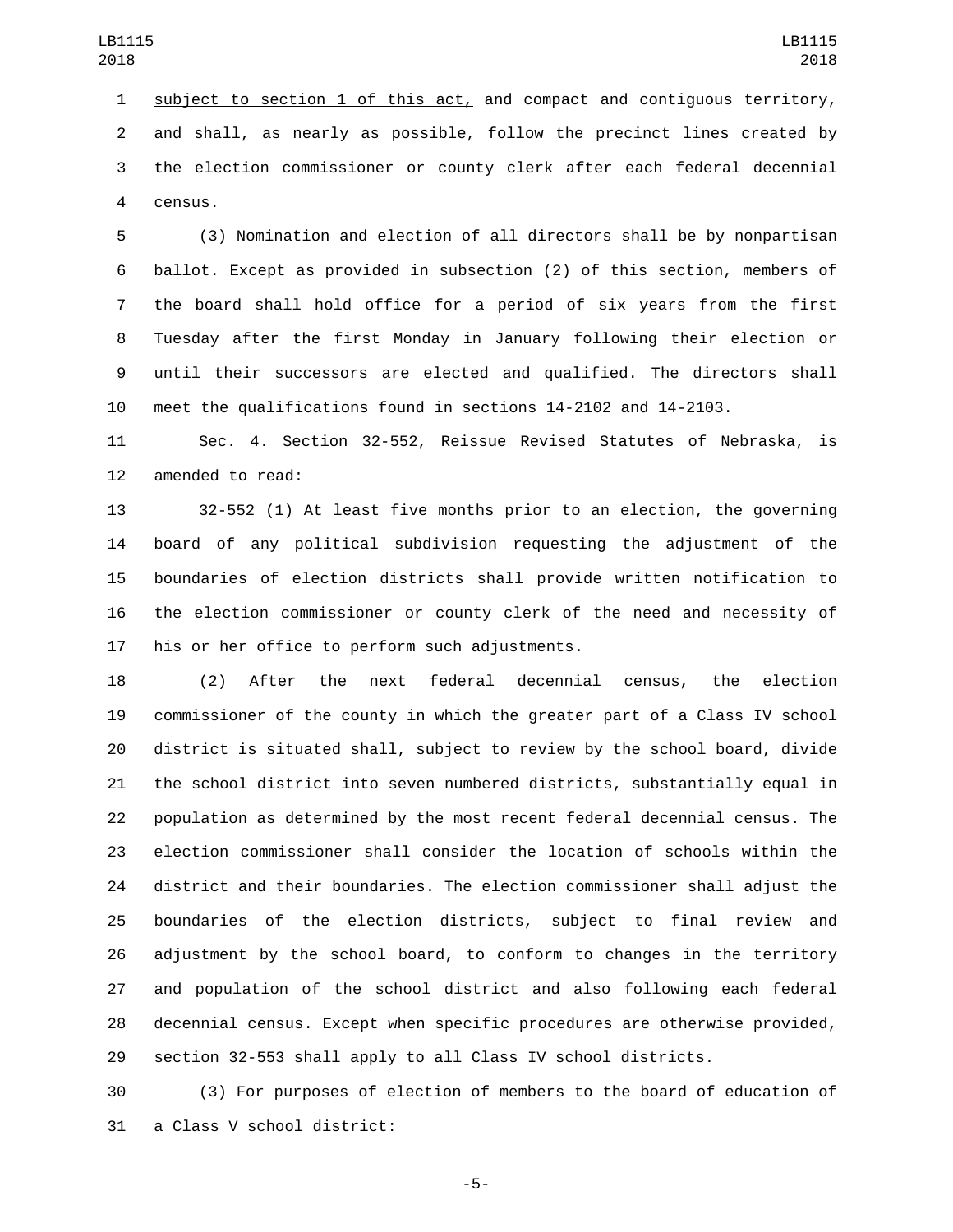(a)(i) The Legislature hereby divides such school district into nine numbered election districts of compact and contiguous territory and of as nearly equal population as may be practical. Each election district shall be entitled to one member on the board of education of such Class V school district. The Legislature adopts the official population figures and maps from the 2010 Census Redistricting (Public Law 94-171) TIGER/ Line Shapefiles published by the United States Department of Commerce, Bureau of the Census. The numbers and boundaries of the election districts are designated and established by a map identified and labeled as OPS-13-002, filed with the Clerk of the Legislature, and incorporated by reference as part of Laws 2013, LB125. Such districts are drawn using the boundaries of the Class V school district as they existed on February 12, 2013; (ii) the Clerk of the Legislature shall transfer possession of the map referred to in subdivision (a)(i) of this subsection to the Secretary of State and the election commissioner of the county in which the greater part of the school district is situated on February 12, 2013; (iii) when questions of interpretation of such election district 18 boundaries arise, the map referred to in subdivision  $(a)(i)$  of this subsection in possession of such election commissioner shall serve as the indication of the legislative intent in drawing the election district boundaries; (iv) the Secretary of State and such election commissioner shall also have available for viewing on his or her web site the map referred to in subdivision (a)(i) of this subsection identifying the boundaries for such election districts; and (v) the twelve numbered districts in existence on January 1, 2013, shall remain unchanged until the terms of members elected at the election in May 2013 begin; and

 (b) After the next federal decennial census after February 12, 2013, the election commissioner of the county in which the greater part of a Class V school district is situated shall divide the school district into nine numbered districts of compact and contiguous territory and of as nearly equal population as may be practical subject to section 1 of this

-6-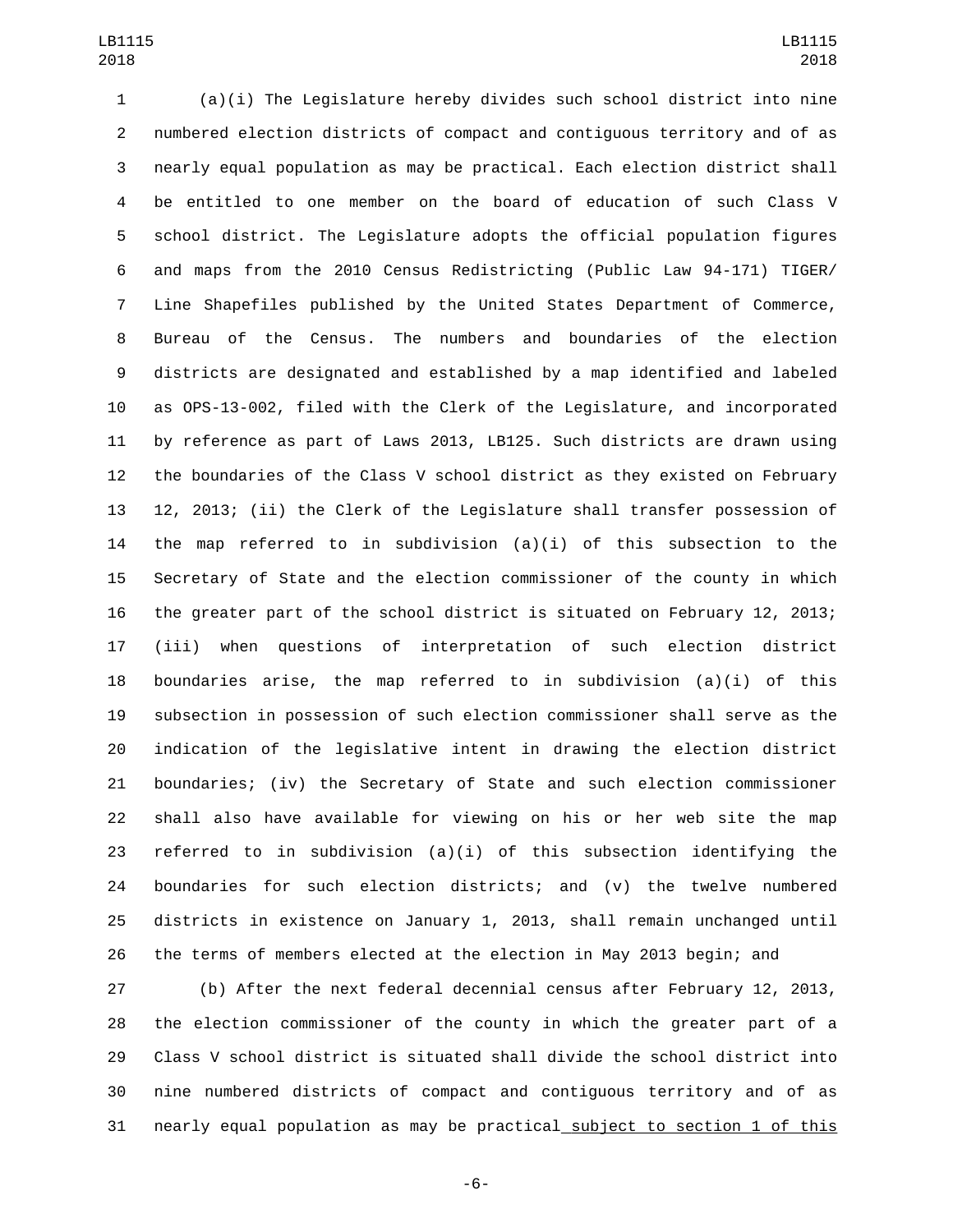act. The election commissioner shall adjust the boundaries of such districts, subject to final review and adjustment by the school board, to conform to changes in the territory of the school district and also following each federal decennial census.4

 Sec. 5. Section 32-553, Reissue Revised Statutes of Nebraska, is 6 amended to read:

 32-553 (1) When any political subdivision except a public power district nominates or elects members of the governing board by districts, such districts shall be substantially equal in population as determined by the most recent federal decennial census subject to section 1 of this act. Any such political subdivision which has districts in place on the date the census figures used in drawing district boundaries for the Legislature are required to be submitted to the state by the United States Department of Commerce, Bureau of the Census, shall, if necessary to maintain substantial population equality as required by this subsection, have new district boundaries drawn within six months after the passage and approval of the legislative bill providing for reestablishing legislative districts. Any such political subdivision in existence on the date the census figures used in drawing district boundaries for the Legislature are required to be submitted to the state by the United States Department of Commerce, Bureau of the Census, and which has not established any district boundaries shall establish district boundaries pursuant to this section within six months after such date. If the deadline for drawing or redrawing district boundary lines imposed by this section is not met, the procedures set forth in section 26 32-555 shall be followed.

 (2) The governing board of each such political subdivision shall be responsible for drawing its own district boundaries and shall, as nearly as possible, follow the precinct lines created by the election commissioner or county clerk after each federal decennial census, except that the election commissioner of any county in which a Class IV or V

-7-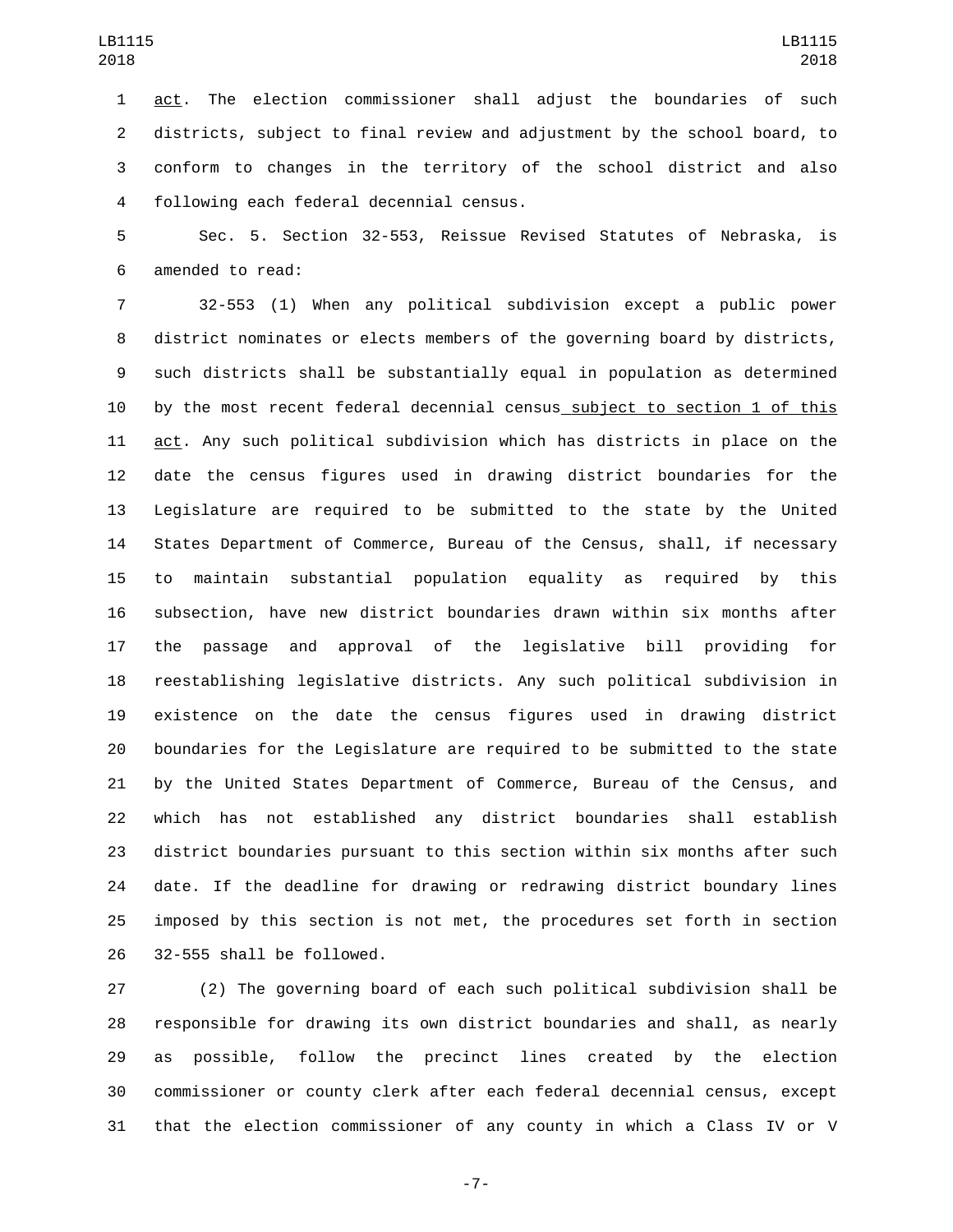school district is located shall draw district boundaries for such school district as provided in this section and section 32-552.

 Sec. 6. Section 32-554, Reissue Revised Statutes of Nebraska, is 4 amended to read:

 32-554 (1)(a) Any city not under a home rule charter, village, county, or school district nominating and electing members to its governing board at large may, either by majority vote of the governing body or by petition of registered voters pursuant to subsection (2) of this section, submit, at a general election, the question of nominating and electing members to its governing board by district or ward.

 (b) Any city not under a home rule charter, village, county having not more than four hundred thousand inhabitants as determined by the most recent federal decennial census, or school district nominating and electing members to its governing board by district or ward may, either by majority vote of the governing body or by petition of registered voters pursuant to subsection (2) of this section, submit, at a general election, the question of nominating and electing members to its 18 governing board at large.

 (c) Any city of the first class, except a city having adopted the commissioner or city manager plan of government, nominating and electing members to its governing body by ward may, either by ordinance by majority vote of the governing body or by petition of registered voters pursuant to subsection (2) of this section, submit, at a general election, the question of nominating and electing some of the members to its governing body by ward and some at large. No more than four members of the city council may be elected on an at-large basis, and at least four members of the city council shall be elected by ward. The ordinance of the governing body or petition shall specify the number of at-large members to be elected. At the first election in which one or more at- large members are to be elected to the city council, the members shall be elected to serve for initial terms of office of the following lengths:

-8-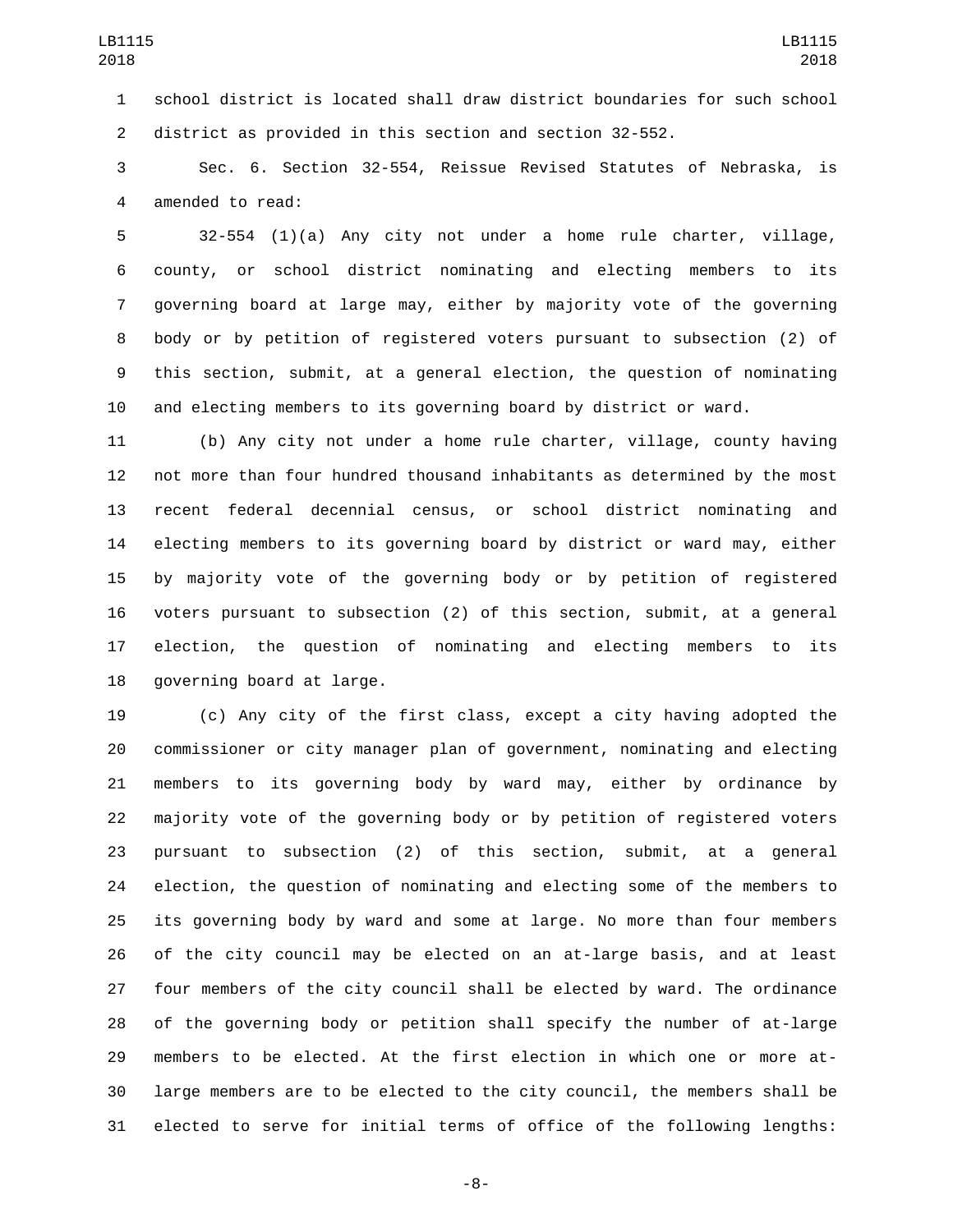(i) If one at-large member is to be elected, he or she shall serve for a four-year term; (ii) if two at-large members are to be elected, the candidate receiving the highest number of votes shall be elected to serve for a four-year term and the other elected member shall be elected to serve for a two-year term; (iii) if three at-large members are to be elected, the two candidates receiving the highest number of votes shall be elected to serve for four-year terms and the other elected member shall be elected to serve for a two-year term; and (iv) if four at-large members are to be elected, the two candidates receiving the highest number of votes shall be elected to serve for four-year terms and the other elected members shall be elected to serve for two-year terms. Following the initial term of office, all at-large council members shall be elected to serve for four-year terms. No candidate may file as both an at-large candidate and a candidate by ward at the same election.

 (2) Petitions for submission of the question shall be signed by registered voters of the city, village, county, or school district desiring to change the procedures for electing the governing board of the city, village, county, or school district. The petition or petitions shall be signed by registered voters equal in number to twenty-five percent of the votes cast for the person receiving the highest number of votes in the city, village, county, or school district at the preceding general election for electing the last member or members to its governing board. Each sheet of the petition shall have printed the full and correct copy of the question as it will appear on the official ballot. The petitions shall be filed with the county clerk or election commissioner not less than seventy days prior to the date of the general election, and no signatures shall be added or removed from the petitions after they have been so filed. Petitions shall be verified as provided in section 32-631. If the petition or petitions are found to contain the required number of valid signatures, the county clerk or election commissioner shall place the question on a separate ballot to be issued to the

-9-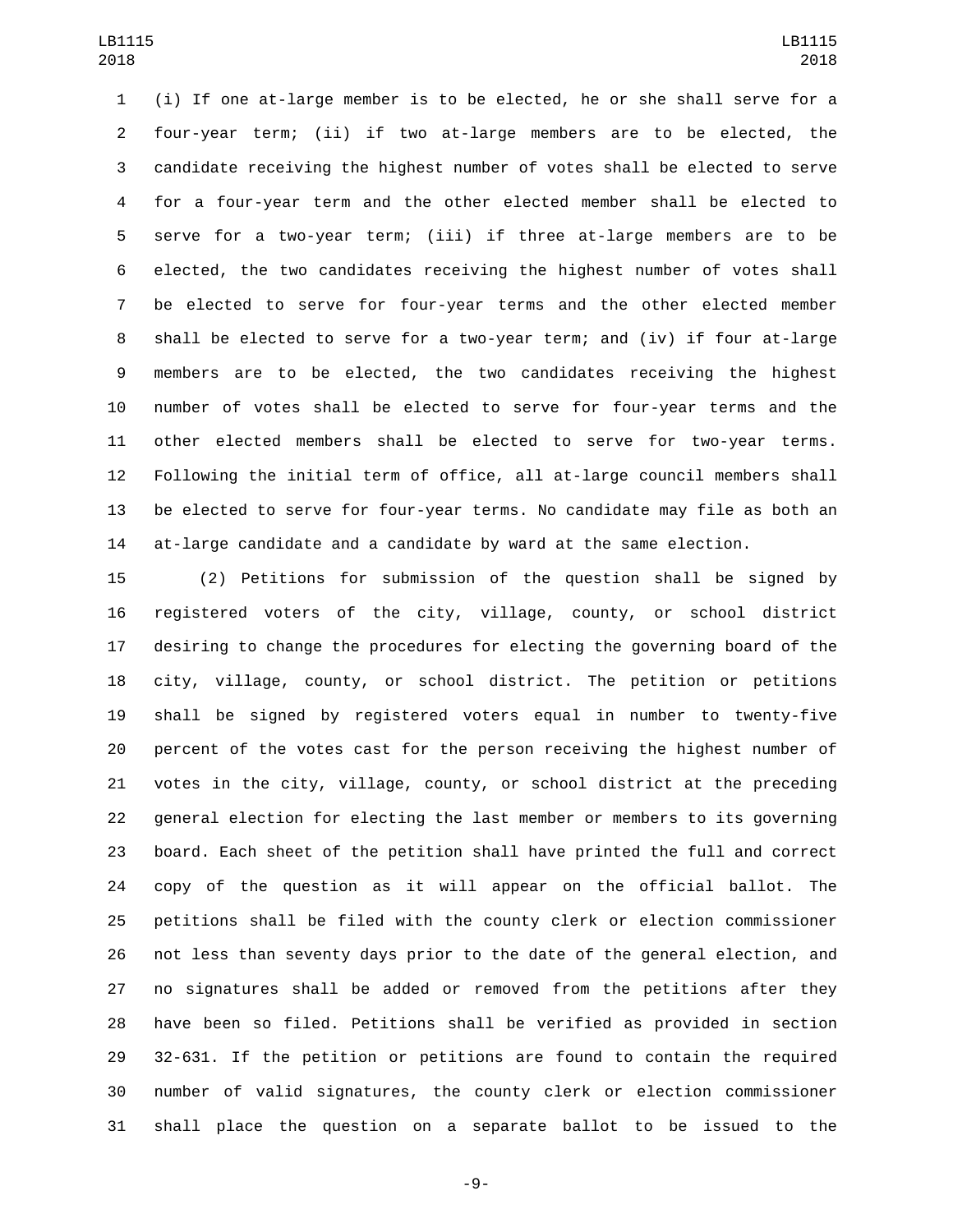registered voters of the city, village, county, or school district 2 entitled to vote on the question.

 (3)(a) Any city, village, county, or school district voting to change from nominating and electing the members of its governing board by district or ward to nominating and electing some or all of such members at large shall notify the public and instruct the filing officer to accept the appropriate filings on an at-large basis. Candidates to be elected at large shall be nominated and elected on an at-large basis at the next primary and general election following submission of the 10 question.

 (b) Any city, village, county, or school district voting to change from nominating and electing the members of its governing board at large to nominating and electing by district or ward shall notify the public and instruct the filing officer to accept all filings by district or ward. Candidates shall be nominated and elected by district or ward at the next primary and general election following submission of the question. When district or ward elections have been approved by the majority of the electorate, the governing board of any city, village, county, or school district approving such question shall establish districts substantially equal in population as determined by the most recent federal decennial census, subject to section 1 of this act, except 22 as provided in subsection  $(2)$  of section 32-553.

 (4) Except as provided in section 14-201, each city not under a home rule charter, village, county, and school district which votes to nominate and elect members to its governing board by district or ward shall establish districts or wards so that approximately one-half of the members of its governing board may be nominated and elected from districts or wards at each election. Districts or wards shall be created not later than October 1 in the year following the general election at which the question was voted upon. If the governing board fails to draw district boundaries by October 1, the procedures set forth in section

-10-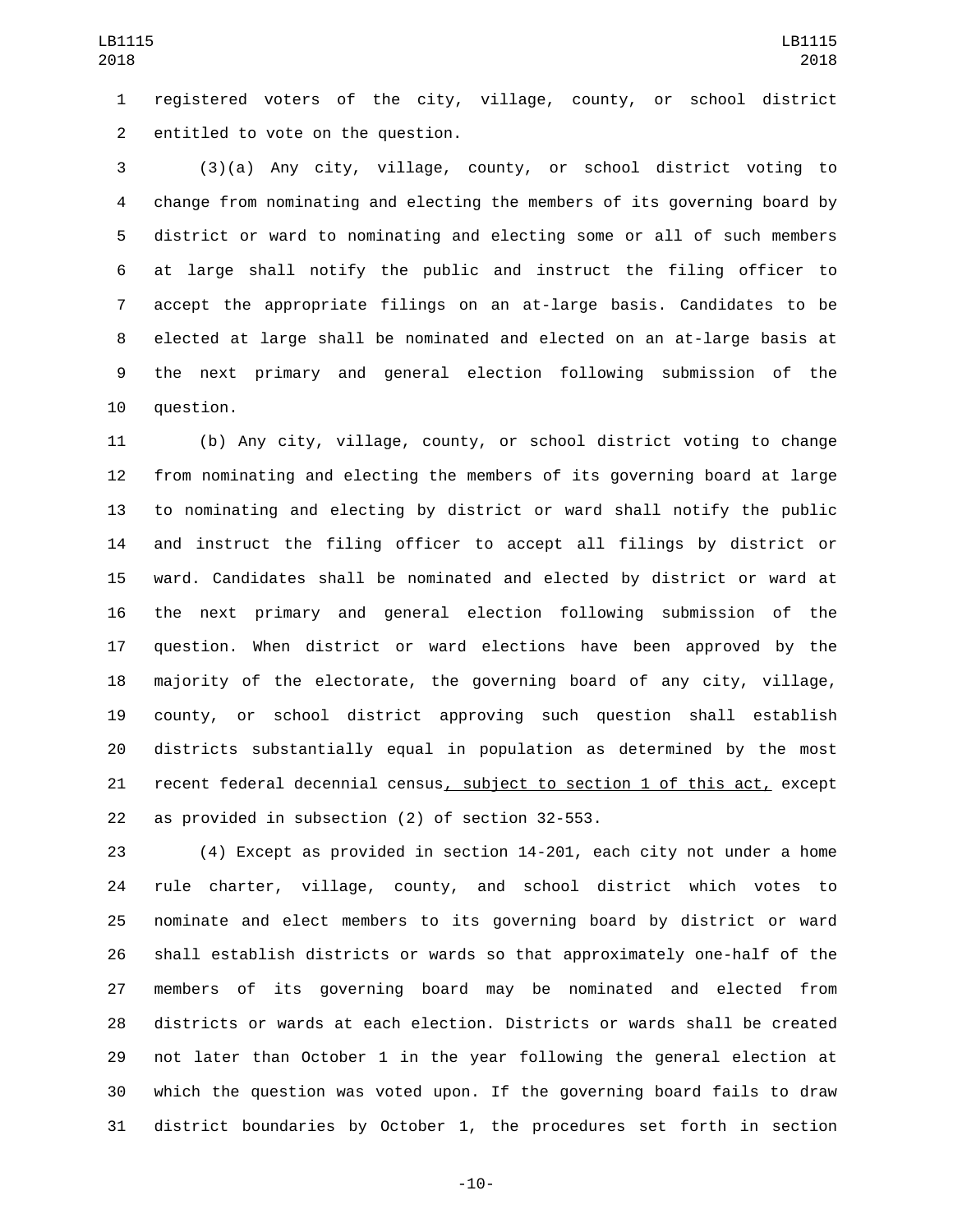32-555 shall be followed.1

 Sec. 7. Section 32-555, Reissue Revised Statutes of Nebraska, is 3 amended to read:

 32-555 (1) Except as provided in subsection (4) of this section, if the governing board of any city, village, county, or school district which nominates or elects members to the board by district or ward fails to draw district boundaries by the date established in subsection (1) of section 32-553 or subsection (4) of section 32-554, the county attorney of the county in which the board is located shall file an action in the district court for the purpose of ordering the board to draw district boundaries. If within six months after the receipt of such order the board does not comply, the members of the board shall be subject to removal and the court shall order the Secretary of State to draw district boundaries in accordance with the most recent federal decennial census subject to section 1 of this act. Any vacancy resulting from such removal 16 from office shall be filled as provided by law.

 (2) If the county attorney fails to file the action required by subsection (1) of this section, he or she shall be subject to removal from office. If the county attorney fails to file such action, any citizen within the jurisdiction of the governing board may file the action. The court shall order the board to pay any costs and attorney's 22 fees involved in such action.

 (3) If an election commissioner required to draw district boundaries for any county having more than four hundred thousand inhabitants as determined by the most recent federal decennial census pursuant to sections 23-151 and 32-553 fails to do so, the election commissioner shall be subject to (a) suit by the county attorney for the purpose of ordering the drawing of district boundaries, (b) removal from office pursuant to section 32-214 for failure to comply with an order to draw district boundaries within six months of receipt of such order, and (c) suit by any citizen for the purpose of ordering the drawing of district

-11-